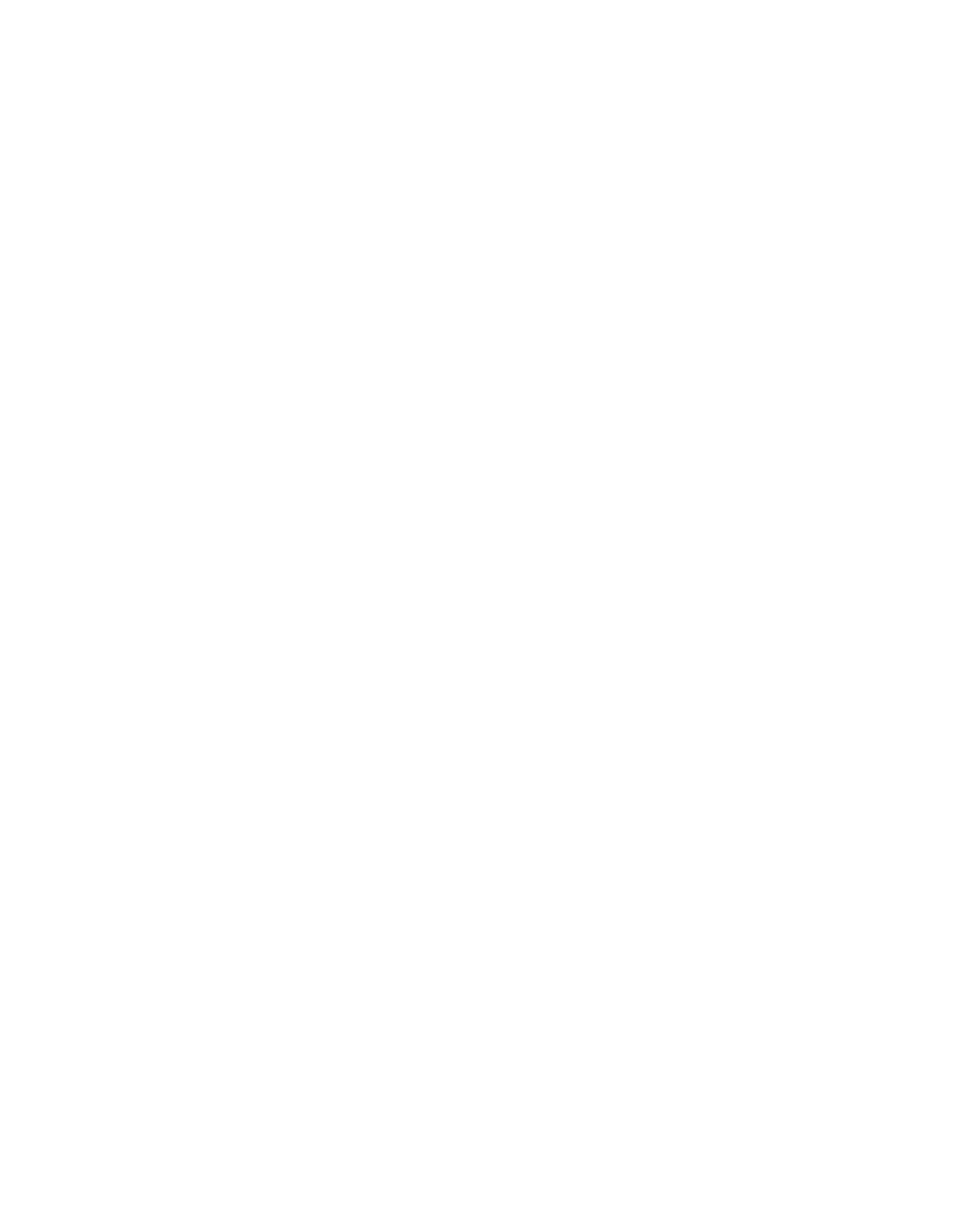SRPMIC, and the University of Arizona. This investigation used a mixed methods convergent parallel design with a single group, pretest, posttest, and qualitative interviews to determine if participation in the Native Spirit program increased cultural identity, resilience, and self-esteem at the end of the 10-week period.

## **METHOD**

# **Study Partnerships**

Central to creating a culturally grounded ASP was the engagement and input from the community. To this end, a Community Advisory Board (CAB) was convened and consisted of seven total representatives from the BGC, Cultural Resources Department, Tribal Council, and Youth Services Department. The CAB identified local cultural values and activities that were represented in the Native Spirit program, identified and helped contact community members to serve as leaders for program sessions, and guided the evaluation plan for the Native Spirit program. Some CAB members were leaders for Native Spirit sessions. The University partner organized and facilitated CAB meetings, recorded the development of the Native Spirit curriculum, and developed the Native Spirit curriculum into a handbook. The University partner also coordinated Native Spirit session logistics including contacting session leaders, securing location, and purchasing supplies and food.

The first action of the CAB was to identify cultural values and practices that were important to pass on to the adolescents of the SRPMIC. Cultural values and practices are intertwined with mental well-being for Indigenous communities and fit within Bronfenbrenner's Ecological Systems Model (Bronfenbrenner, 1979; Fish & Syed, 2018). Cultural practices and teachings are passed down through generations and exist at the macrosystem level to impact all aspects of life. Culturally grounded health promotion insists that cultural values (macrosystem) can be taught to individuals and groups of individuals who interact with one another to form healthy communities. The CAB then identified local cultural practices that were associated with each cultural value. Cultural values included developing community-specific knowledge of language, creation stories, history, and traditions. Cultural values also included more general values of responsibility, respect, teamwork, patience, growth, service, and recognition. Additional cultural values included pride in cultural identity and community.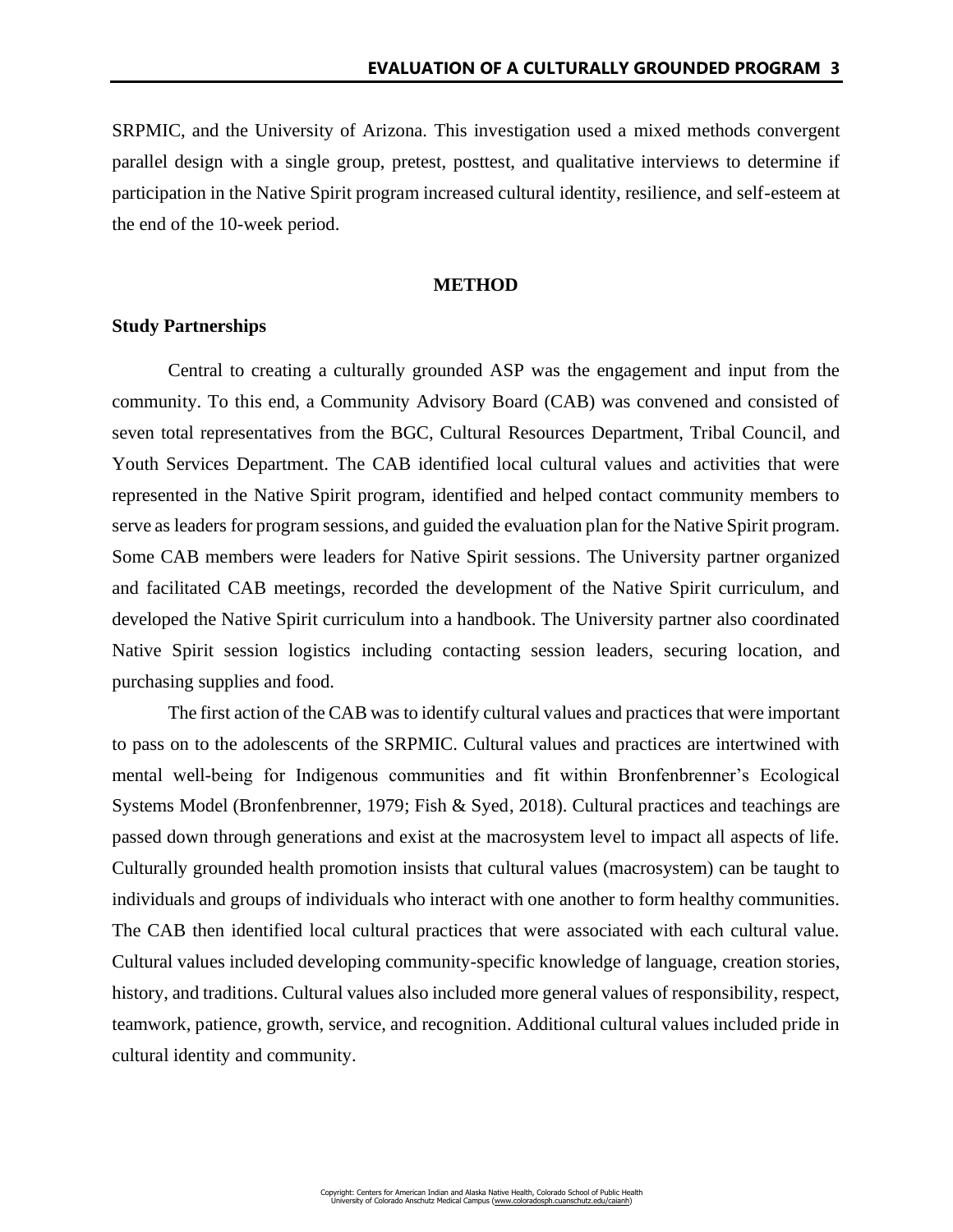Each cultural practice can be associated with multiple values; however, each program session focuses on one cultural value and one associated practice for the sake of organization and reproducibility in an after-school format. CAB members then identified local cultural practitioners that would be comfortable leading each of the Native Spirit sessions. Finally, CAB members decided on the appropriate order of each session depending on the time of year and specific cultural practice. The development of the Native Spirit curriculum was an iterative process that took place over 6 months during monthly meetings with detailed feedback from CAB members and additional input from session leaders, community members, and tribal council members. Table 1 demonstrates the Native Spirit program components.

## **Tribal and University Review**

The SRPMIC Tribal Council first approved the development and the subsequent implementation and evaluation of the Native Spirit program followed by the University of Arizona's Human Subjects Protection Program and Institutional Review Board. The development, implementation, and evaluation of the Native Spirit program was monitored regularly by a subset of two Tribal Council members and the CAB. In keeping with tribal sovereignty, all data dissemination produced by this study was approved by appropriate SRPMIC officials.

## **Participants**

Participants for the preliminary evaluation study were recruited from two BGCs located in the Metropolitan Phoenix area. An informative recruitment flyer was distributed to BGC members near pick-up and drop-off locations visible to parents. The study PI also set up a recruitment table at the local high school and distributed flyers during the lunch hour for two days. Eligibility criteria included English-speaking, self-identifying as AI/AN, in grades 7-12, a member of the two participating BGC locations, and having transportation to the BGC locations. Youth in grades 7- 12 were the focus of this study because it was more feasible to work within this age group for the BGC community partners. Parental consent was obtained via a signed consent form or verbally over the phone; youth assent was obtained via a signed assent form after verbal confirmation that the youth understood the purpose and requirements of the study. Participants who were present for at least 5 of the 10 sessions and completed both pretests and posttests received a \$50 Visa gift card upon completion of the study.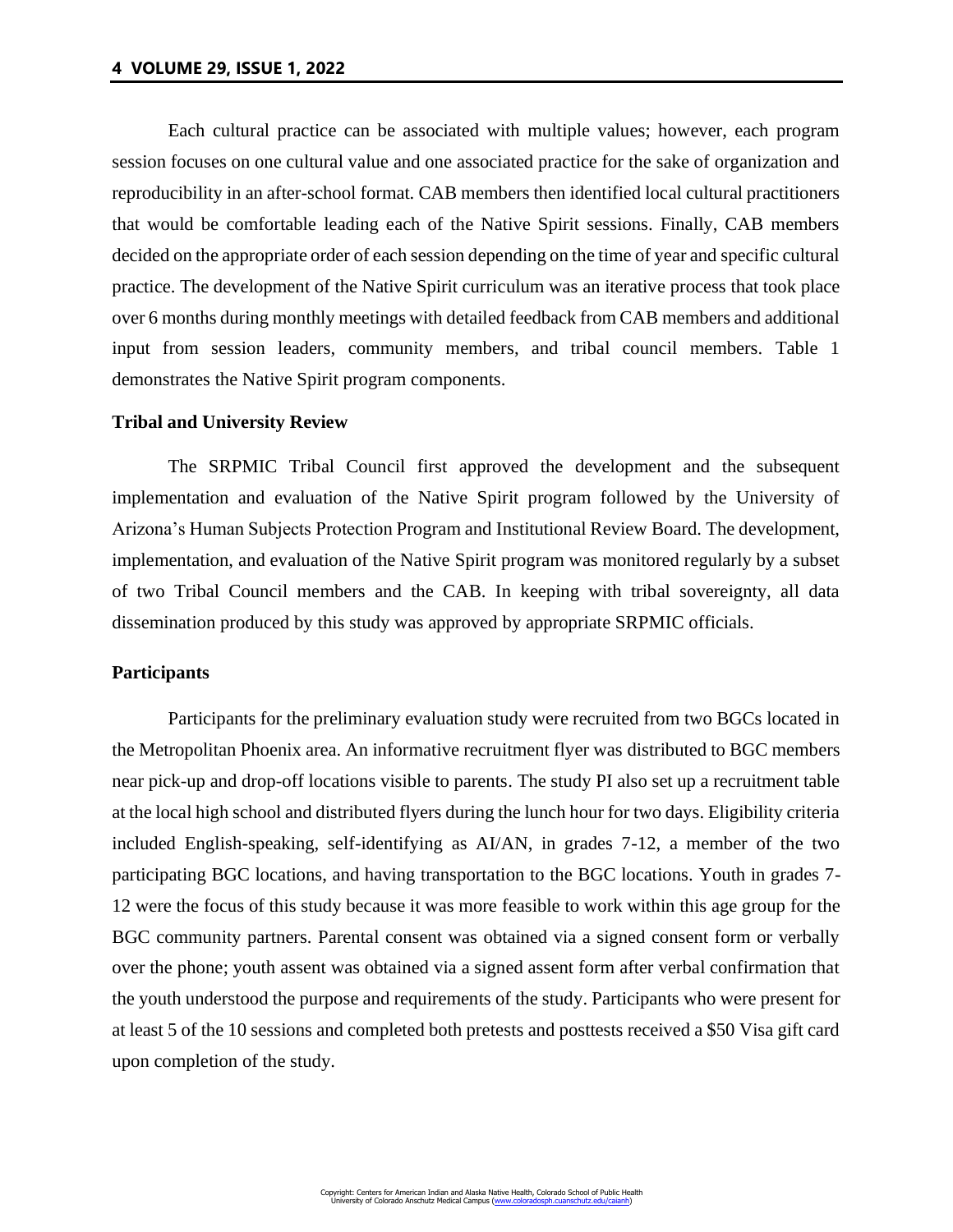# **Intervention**

The Native Spirit curriculum consisted of 10-sessions, each lasting 1.5 hours (Table 1). Each session was facilitated by 1-2 members of the SRPMIC who are considered cultural knowledge holders in the Community. Session leader training consisted of a 30-60 minute individual meeting with the PI of the study to discuss the overall program goals and the specific session objectives and details. Each session leader was given a description of the cultural value and associated practice along with a set of 2-3 objectives for the session. Session leaders had freedom to lead their session but received a set of predetermined learning objectives that were developed by the CAB. This is in line with the idea that some level of session leader flexibility and adaptability is necessary to meet local and individual needs (Breitenstein et al., 2010). A detailed description of the partnership, curriculum, and evaluation development process can be found elsewhere (Hunter et al., 2022).

## **Procedure**

The program was implemented from September to December 2019. Participants traveled by school bus to attend weekly Native Spirit sessions. Participants ate dinner and then participated in the Native Spirit session. Each participant completed printed pretests before Session 1 and posttests at the end of Session 10. The PI administered the quantitative surveys that took an average of 25 minutes to complete. Participants were recruited for qualitative individual interviews if they attended at least 70% of the Native Spirit sessions. Eleven participants were invited by oral invitation to participate, and all agreed to be interviewed. The PI conducted in-person qualitative interviews at the BGC building. Interviews were audiotaped and transcribed. The interviews took about 10 minutes (range: 6-19 minutes). This study used a convergent parallel mixed methods design giving equal weight to quantitative and qualitative findings. The use of mixed methods was necessary for this pilot study that seeks to test quantitative measures and to seek initial impact information directly from participants. Qualitative and quantitative data were collected at separate times. After separate data collection and analyses were completed, data were triangulated, searching for areas of convergence and divergence to form conclusions on the impact of the Native Spirit program. All study data were maintained and stored securely by the PI, and all data were deidentified.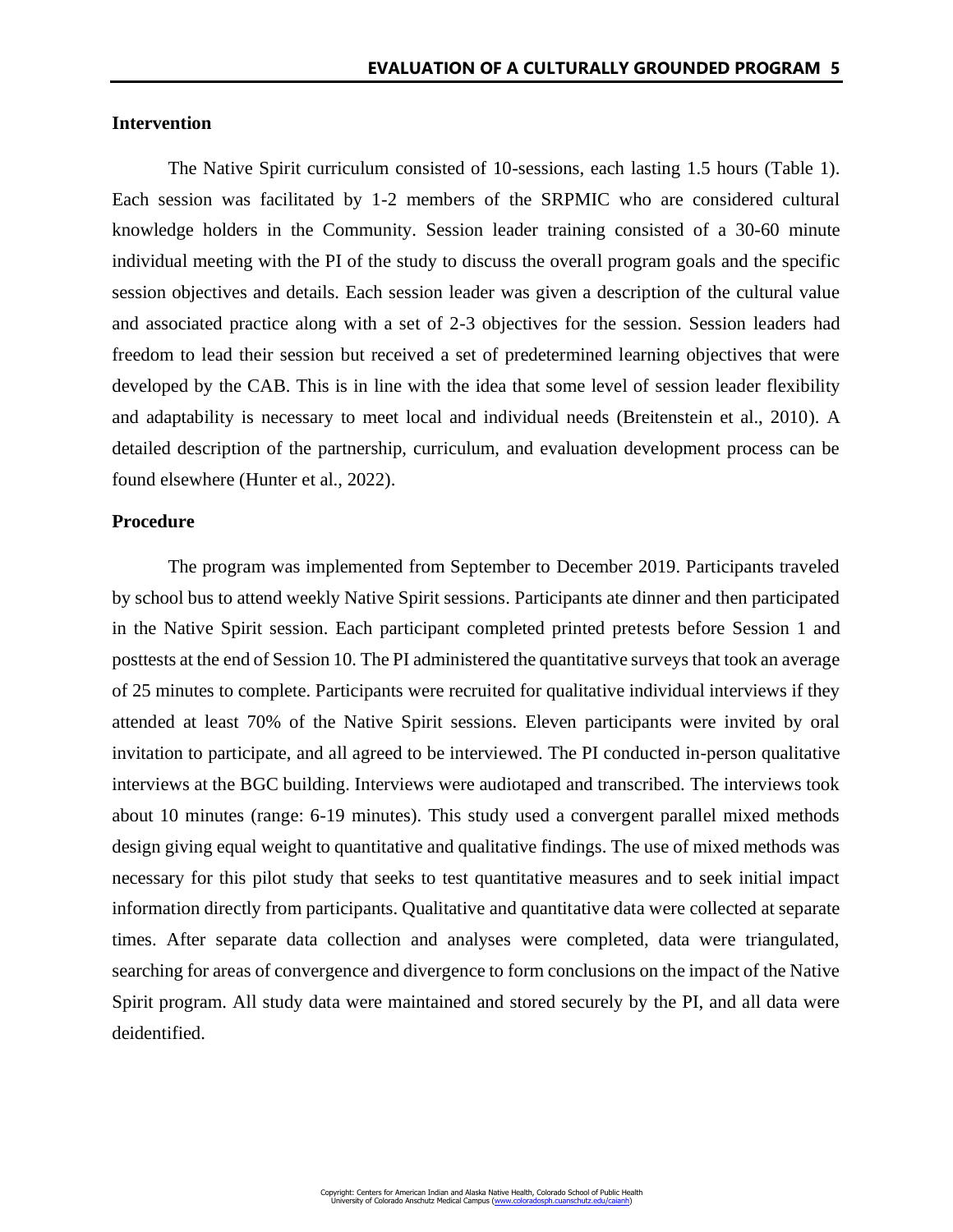| <b>Cultural Value</b>                       | <b>Activity</b>                       | Participants will be able to:                                                                               |  |  |
|---------------------------------------------|---------------------------------------|-------------------------------------------------------------------------------------------------------------|--|--|
| Language                                    | Introduce Yourself                    | Introduce themselves using their Indigenous language and<br>recognize their Indigenous ancestry             |  |  |
| <b>Creation Stories</b>                     | Storytelling                          | Describe community creation stories and relate lessons from<br>creation stories to cultural identity        |  |  |
| History                                     | <b>Visit Historical Site</b>          | Recognize the importance of a site that is culturally<br>significant to the community                       |  |  |
| Responsibility                              | <b>Planting Seeds</b>                 | Describe the importance of personal responsibility and how<br>it relates to being a community leader        |  |  |
| Respect                                     | Harvesting and<br>Gathering           | Articulate the importance of having respect for environment,<br>community, and self                         |  |  |
| Community                                   | <b>Traditional Songs</b><br>and Dance | Describe the importance of community and the role it plays<br>in our lives and in community traditions      |  |  |
| Teamwork                                    | <b>Traditional Outdoor</b><br>Games   | Relate traditional games and physical activity with the value<br>of teamwork and interrelatedness           |  |  |
| Patience                                    | <b>Traditional and</b><br>Modern Art  | Demonstrate how being patient can allow us to create<br>beautiful and meaningful things in life             |  |  |
| Traditions                                  | Cooking a Meal                        | Relate cultural traditions of cooking with contemporary<br>family traditions                                |  |  |
| Growth                                      | Coming of Age                         | Articulate roles and responsibilities of Indigenous<br>adolescents and describe coming of age ceremonies    |  |  |
| Service                                     | Service for<br>Community              | Recognize the importance of service to the community and<br>recognize the different ways to provide service |  |  |
| Life Away from<br>Cultural Identity<br>Home |                                       | Discuss strategies on maintaining cultural identity on and off<br>the reservation                           |  |  |
| Recognition                                 | Ceremony of<br>Recognition            | Reflect on the cultural values and activities experienced<br>during the Native Spirit program               |  |  |

**Table 1** *Native Spirit curriculum outline*

## **Measures**

The primary outcomes were self-reported cultural identity, resilience, and self-esteem. These outcomes were measured using quantitative surveys and qualitative interviews. Primary outcomes were evaluated qualitatively and quantitatively and were chosen based on literature suggesting cultural engagement has a protective effect on AI/AN adolescent well-being, including cultural identity, resilience, and self-esteem (Okamoto et al., 2019; Brown et al., 2019; Snowshoe et al., 2017). However, causal pathways defining the relationship between cultural engagement and health outcomes are not well-established (Kagawa-Singer et al., 2016). Figure 1 depicts a conceptual model for the Native Spirit program that is in the beginning stages of being developed and measured. This model suggests that increasing engagement in cultural activities that are based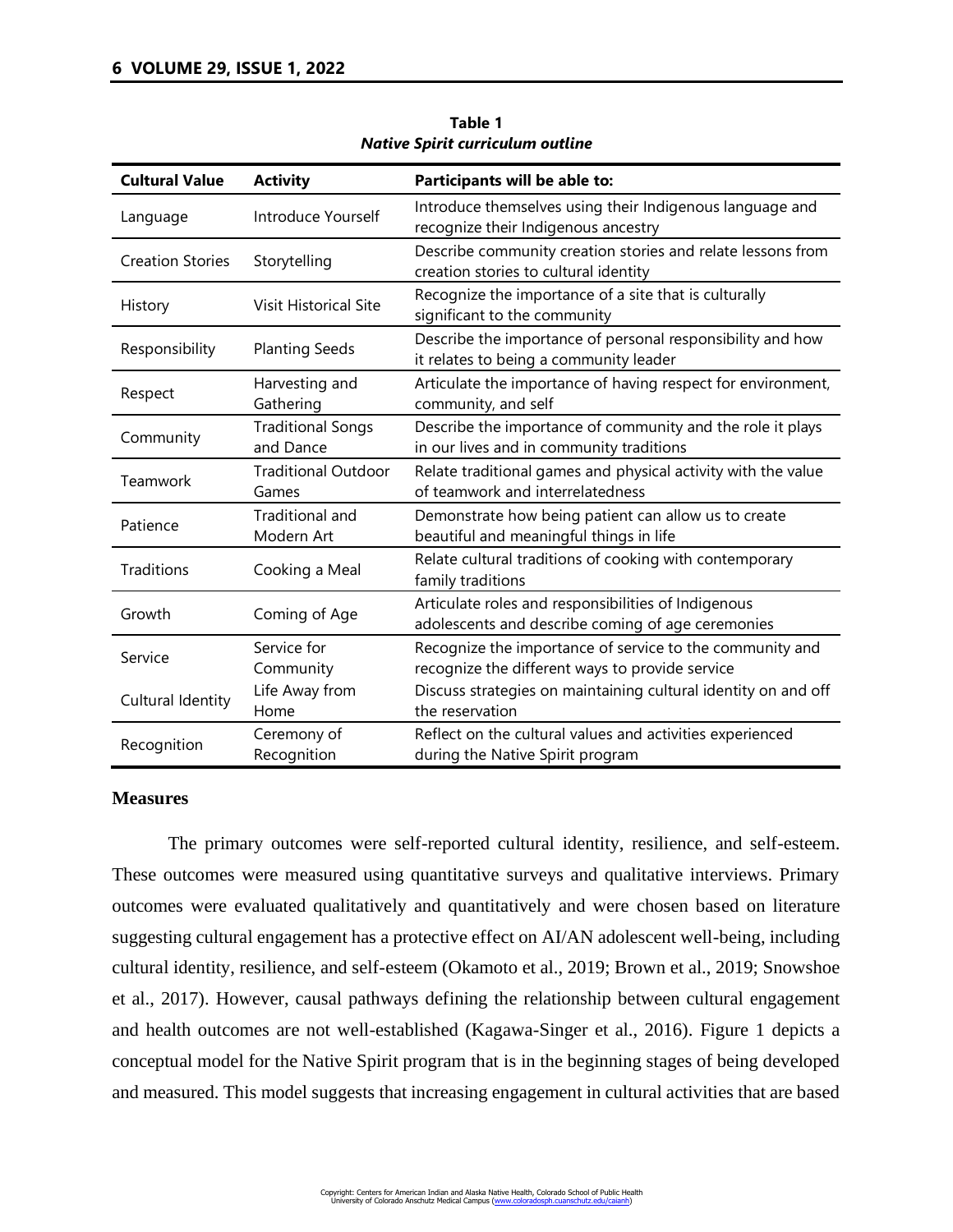**Figure 1. Native Spirit conceptual model**



on local cultural values will have the immediate impact of strengthening cultural identity, selfesteem, and resilience. Strengthening these outcomes will have a larger impact of preventing mental health disorders while promoting well-being. The following instruments were approved by the CAB and were chosen based on their history of use with AI/AN adolescents and for their ease of use (number of items, readability, and understandability).

## *Pre- and Posttests*

**Baseline Demographics.** Baseline demographics included age, grade, race/ethnicity, and tribal affiliation (if applicable).

**Cultural Identity.** Cultural identity was measured using the revised version of Phinney's Multigroup Ethnic Identity Measure (MEIM-R) (Phinney, 1992; Phinney & Ong, 2007). The MEIM-R is a 6-item questionnaire with four response categories from strongly disagree to strongly agree. The MEIM-R provides a concise measure of the core aspects of group identity (commitment and exploration) that determine the strength and security of ethnic identity ( $\alpha$ =.73 to .79). The MEIM-R has been used with AI adolescents in studies that focus on developmental processes and the movement from unexplored states to commitment to an identity as a member of a particular ethnic group (Kulis et al., 2017; Moran & Bussey, 2007).

**Self-esteem.** Self-esteem was measured using the 10-item Rosenberg Self-Esteem Scale. It measures global self-worth based on positive and negative feelings about the self ( $\alpha$ =.66 to .71) (Rosenberg, 1965). The four response categories go from strongly disagree to strongly agree. The scale has also been used in studies involving AI adolescents (Goodkind et al., 2012; Whitesell et al., 2009).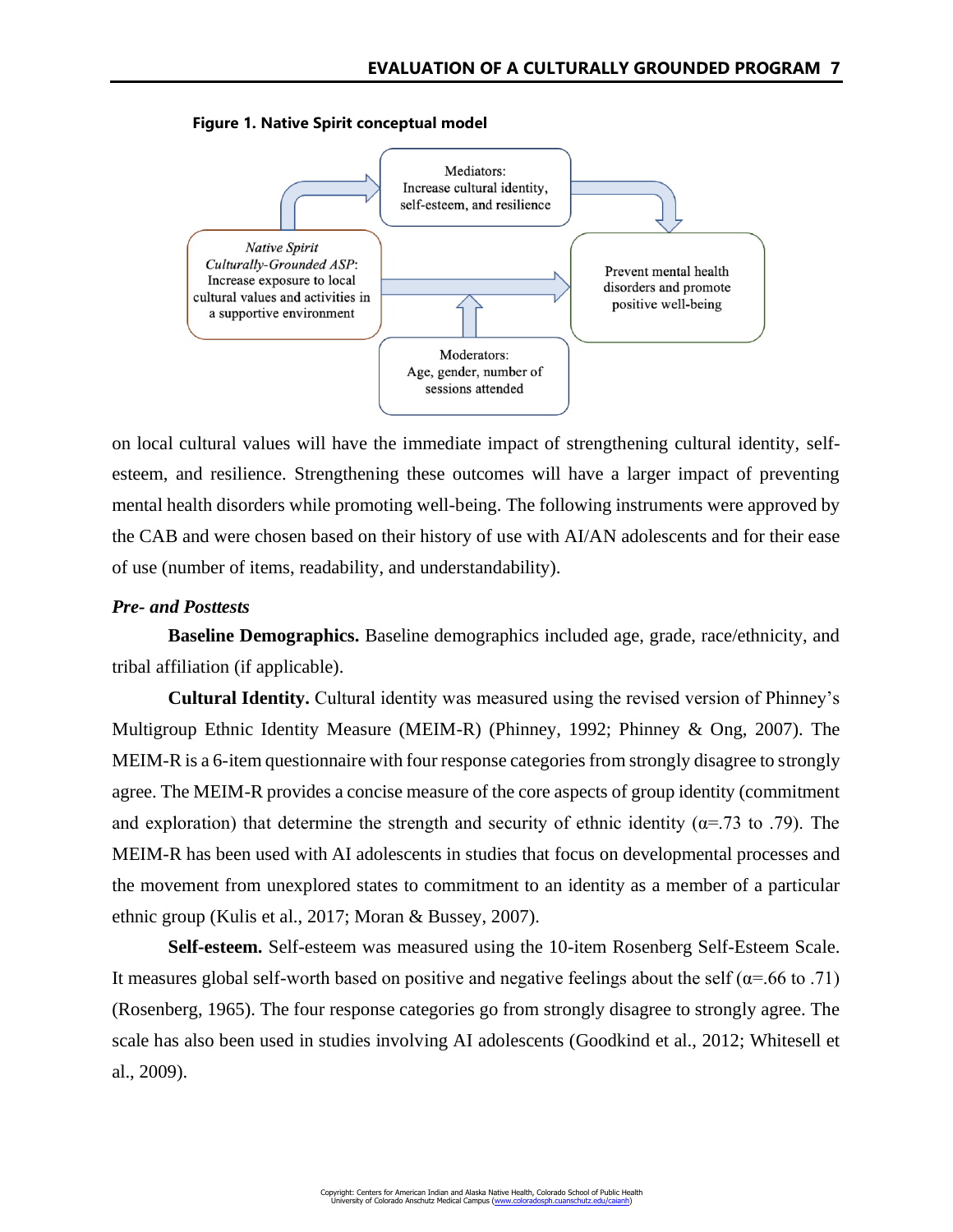**Resilience.** Resilience was measured using the 12-item Child and Youth Resilience Measure (CYRM-12) (Liebenberg et al., 2013). The CYRM-12 was selected given the open access to the public and brief format, 12 questions with a 3-answer Likert scale ( $\alpha$ =0.840). The questions on the CYRM-12 are adaptable because the format allows the project team to work with the community to insert up to five additional community-specific questions.

# *Qualitative Interviews*

Interviews were conducted with 11 participants. Participants were asked eight semistructured questions about their overall experience and perceived changes in knowledge, attitude, and opinion regarding their cultural identity. The questions include:

- 1. Which session was your favorite?
	- a. Why was this session your favorite? How did it make you feel?
- 2. Which session was your least favorite?
	- a. Why was this session your least favorite? How can we make it better?
- 3. Do you identify as Native American?
	- a. If yes, which communities do you identify with?
	- b. If no, what do you identify as?
- 4. Can you tell me about how you have engaged in cultural activities before participating in Native Spirit? This could be on your own, with family, friends, through school, or afterschool programs.
- 5. In the past 10 weeks, what have you learned about the O'odham and Piipaash cultural values and practices? What new information have you learned about this community or its history?
- 6. How has your attitude or opinion towards your Native American identity changed since you have been participating in Native Spirit?
- 7. Would you like to learn more about your Native American identity?
	- a. If yes, what are you most curious about?
- 8. If you could tell a stranger one thing about the Salt River community, what would you tell them?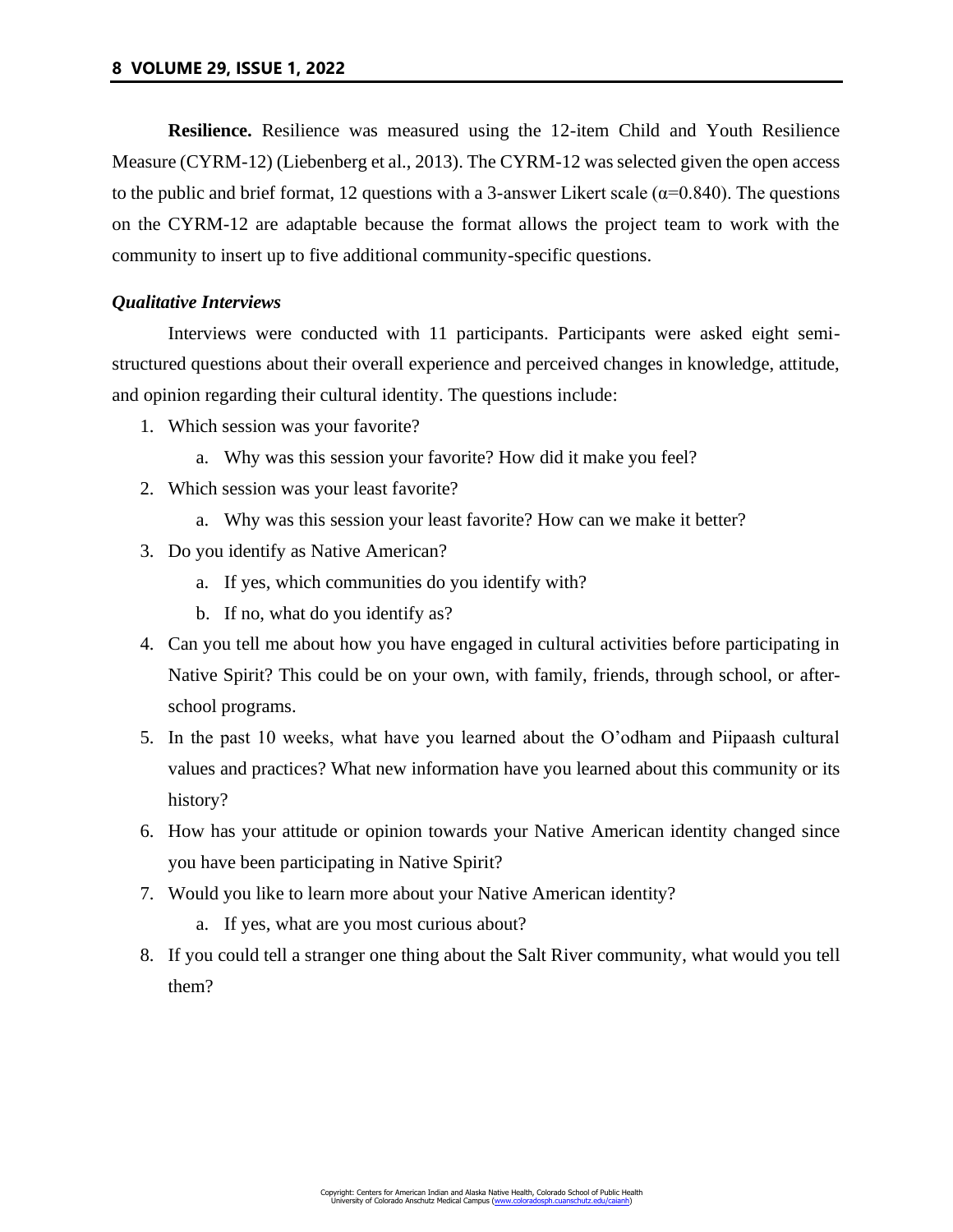## **Data Analysis**

## *Quantitative Analysis*

Data analysis was conducted using Stata software (Release 11.0), Mplus (Version 8), and SAS 9.4 (Stata Corporation, 2009; Muthén & Muthén, 2017; SAS Institute Inc, 2013). T-tests were used to compare changes from pretest to posttest on cultural identity, self-esteem, and resilience. Pearson's correlation matrix was used to identify relationships that exist between cultural identity, self-esteem, and resilience before and after participation in Native Spirit. Cronbach's alpha was used to analyze reliability of the measures with this population.

# *Quantitative Analysis*

The PI transcribed audio recordings and merged with handwritten notes. Qualitative analysis occurred in two phases. In phase one, the PI created a codebook with the major themes, cultural identity, self-esteem, and resilience. The PI also conducted a one-hour training for the reviewers on qualitative analysis with specific instruction for this research study. In phase two, a three-person team of AI scholars, including a CAB member who was from the SRPMIC, used deductive thematic analysis to code the transcribed interviews. Data from each reviewer (quotes associated with each code) were compiled using Microsoft Excel. Through consensus, the team compared and discussed their individual data and identified and agreed on major patterns encountered within each question and by overall thematic category. The team then used an Indigenous framework for understanding the impact of the Native Spirit program on cultural identity, resilience, and self-esteem. Specifically, this analysis involved an AI analysis team with lived experience in the cultural values, practices, and holistic worldview that contribute to wellbeing specific to the SRPMIC. Conducting the analysis with an AI analysis team allowed for an emic view of data relating to the impacts of cultural engagement, rather than an etic view from non-AI investigators who have not experienced the impacts of AI cultural engagement. Additionally, the Native Spirit program was developed based on local cultural values and practices and the analysis mirrors that with the involvement of an AI analysis team. These aspects of the evaluation fit within the Indigenous Evaluation Framework as defined by LaFrance and Nichols that calls for community engagement and capacity building, while employing core cultural values (cultural engagement) as a form of prevention (LaFrance & Nichols, 2010). Several themes were identified inductively, but only those that are tied to the research questions are presented in this article.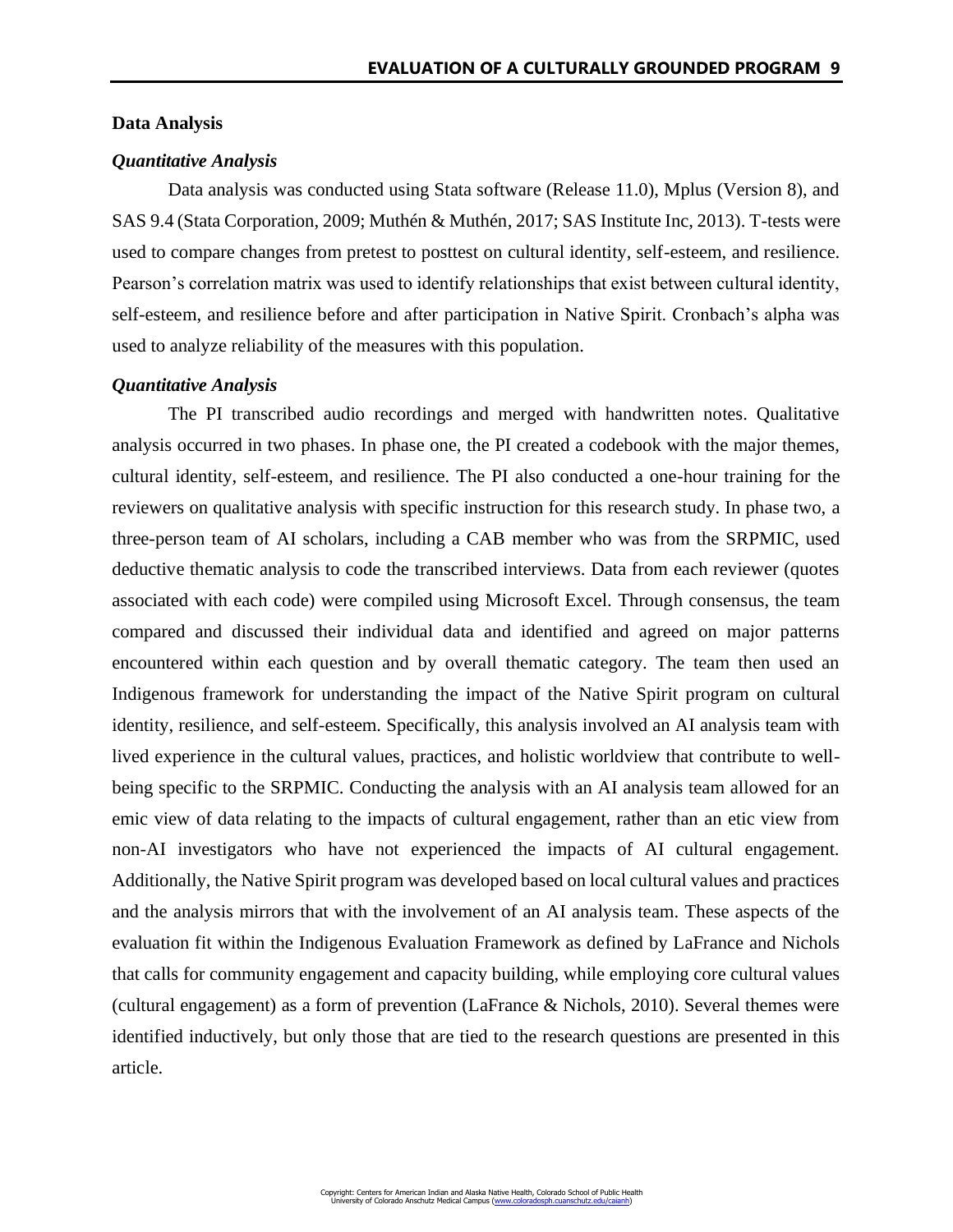## **RESULTS**

## **Demographic Data**

Participants' mean age was 14.17 years  $(\pm 1.54)$ , and there were slightly more males than females. All participants identified themselves as AI/AN. See Table 2.

| LANIC F<br>Demographic data |                                                   |                                                    |  |  |  |  |
|-----------------------------|---------------------------------------------------|----------------------------------------------------|--|--|--|--|
|                             | <b>Quantitative Surveys (<math>N = 18</math>)</b> | Qualitative Interviews ( $N = 11$ )<br>14.5 (1.63) |  |  |  |  |
| Mean Age (SD)               | 14.17 (1.54)                                      |                                                    |  |  |  |  |
|                             | $\mathbf n$                                       | $\mathbf n$                                        |  |  |  |  |
| Female                      | 8                                                 | 6                                                  |  |  |  |  |
| Male                        | 10                                                | 5                                                  |  |  |  |  |
| Al/AN                       | 18                                                | 11                                                 |  |  |  |  |
| alone                       | 4                                                 | 2                                                  |  |  |  |  |
| and Hispanic                | 14                                                | 5                                                  |  |  |  |  |
| and Black                   |                                                   | 0                                                  |  |  |  |  |
| and White                   | 4                                                 | 3                                                  |  |  |  |  |
| Grade (by Gender)           |                                                   |                                                    |  |  |  |  |
| 7 <sup>th</sup>             | 4 (1F, 3M)                                        | 2(2M)                                              |  |  |  |  |
| 8 <sup>th</sup>             | 3 (2F, 1M)                                        | 1(1F)                                              |  |  |  |  |
| 9 <sup>th</sup>             | 4 (1F, 3M)                                        | 2 (1F, 1M)                                         |  |  |  |  |
| 10 <sup>th</sup>            | 5(4F, 1M)                                         | 5 (4F, 1M)                                         |  |  |  |  |
| 11 <sup>th</sup>            | 1(1M)                                             | 0                                                  |  |  |  |  |
| $12^{th}$                   | 1(1M)                                             | 1(1M)                                              |  |  |  |  |

# **Table 2**

# **Quantitative Results**

Table 3 presents means, standard deviations, and changes in means from pretest to posttest for cultural identity, self-esteem, and resilience  $(N = 18)$ . Changes in mean cultural identity scores reached statistical significance  $(p = 0.002)$ .

Table 4 shows Pearson's correlation findings. There was a significant positive correlation between pretest and posttest cultural identity scores ( $p = 0.013$ ). Additionally, there was a significant positive correlation between posttest cultural identity scores and self-esteem  $(p = 0.035)$ and resilience posttest scores ( $p = 0.048$ ). Finally, there was a significant positive correlation between self-esteem pretest scores and resilience pretest scores ( $p = 0.008$ ). Cronbach's  $\alpha$  is ranged from 0.56-0.71.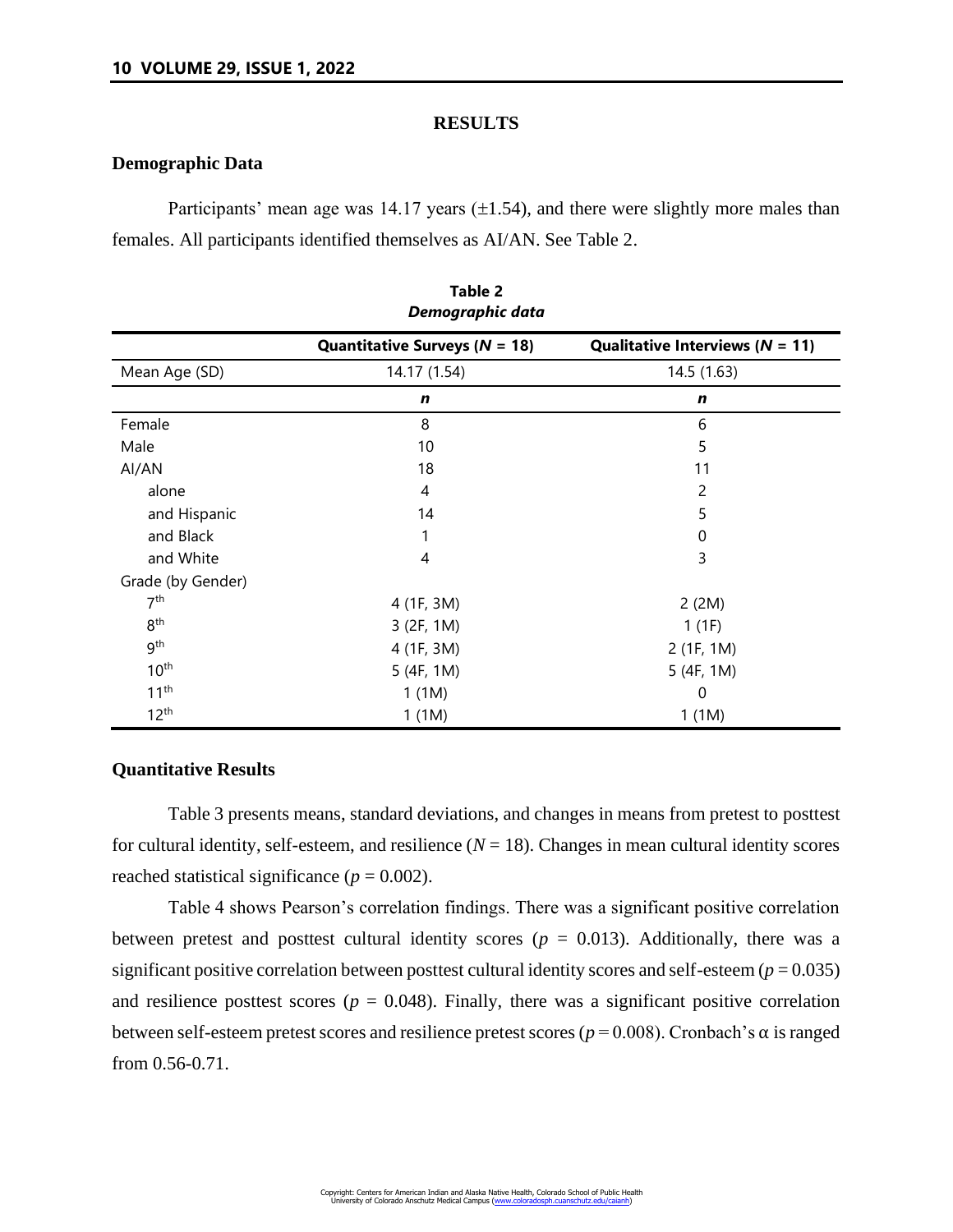| Tretest to positest changes ar outcomes |                |      |                 |      |                   |         |
|-----------------------------------------|----------------|------|-----------------|------|-------------------|---------|
|                                         | <b>Pretest</b> |      | <b>Posttest</b> |      | <b>Difference</b> |         |
|                                         | M              | SD   | М               | SD   | Post-Pre          | t test  |
| Cultural identity                       | 2.88           | 0.35 | 3.22            | 0.50 | 0.34              | $3.30*$ |
| Self-esteem                             | 2.76           | 0.64 | 2.89            | 0.45 | 0.12              | 0.57    |
| Resilience                              | 2.56           | 0.24 | 2.60            | 0.25 | 0.04              | 0.55    |

**Table 3** *Pretest to posttest changes in outcomes*

 $$ 

**Table 4** *Correlation matrix of pretest and posttest constructs and Cronbach's alpha*

|                | CI Pre  | CI Post | SE Pre   | <b>SE Post</b> | R Pre | R Post | Cronbach's $\alpha$ |
|----------------|---------|---------|----------|----------------|-------|--------|---------------------|
| CI Pre         | 1.00    |         |          |                |       |        | 0.65                |
| CI Post        | $0.64*$ | 1.00    |          |                |       |        | 0.56                |
| SE Pre         | $-0.06$ | $-0.02$ | 1.00     |                |       |        | 0.71                |
| <b>SE Post</b> | 0.13    | $0.51*$ | $-0.06$  | 1.00           |       |        | 0.70                |
| R Pre          | 0.39    | 0.26    | $0.65**$ | $-0.28$        | 1.00  |        | 0.63                |
| R Post         | 0.23    | $0.49*$ | 0.21     | 0.40           | 0.38  | 1.00   | 0.59                |

Calculated with Pearson's correlation coefficient, \* *p* < 0.05, \*\* *p* < 0.01

 $CI = Cultural Identity, SE = Self-esteem, R = Resilience$ 

# **Qualitative Results**

The results of the participant interviews are organized into the outcomes: changes in cultural identity, self-esteem, and resilience. Changes in cultural identity referred to the thoughts, feelings, and changes regarding adolescents' self-identification as AI/AN. Changes in self-esteem referred to the adolescents' examined changes in attitudes and opinions of themselves while participating in the Native Spirit program. Changes in resilience referred to adolescent-identified instances of growth in the face of challenges.

# *Cultural Identity*

The participants described a general feeling of curiosity about cultural knowledge and furthering their understanding of AI/AN culture. Although the participants described different levels of cultural engagement before participating in the Native Spirit program, all of them expressed interest in learning more about their cultural identity. One participant stated: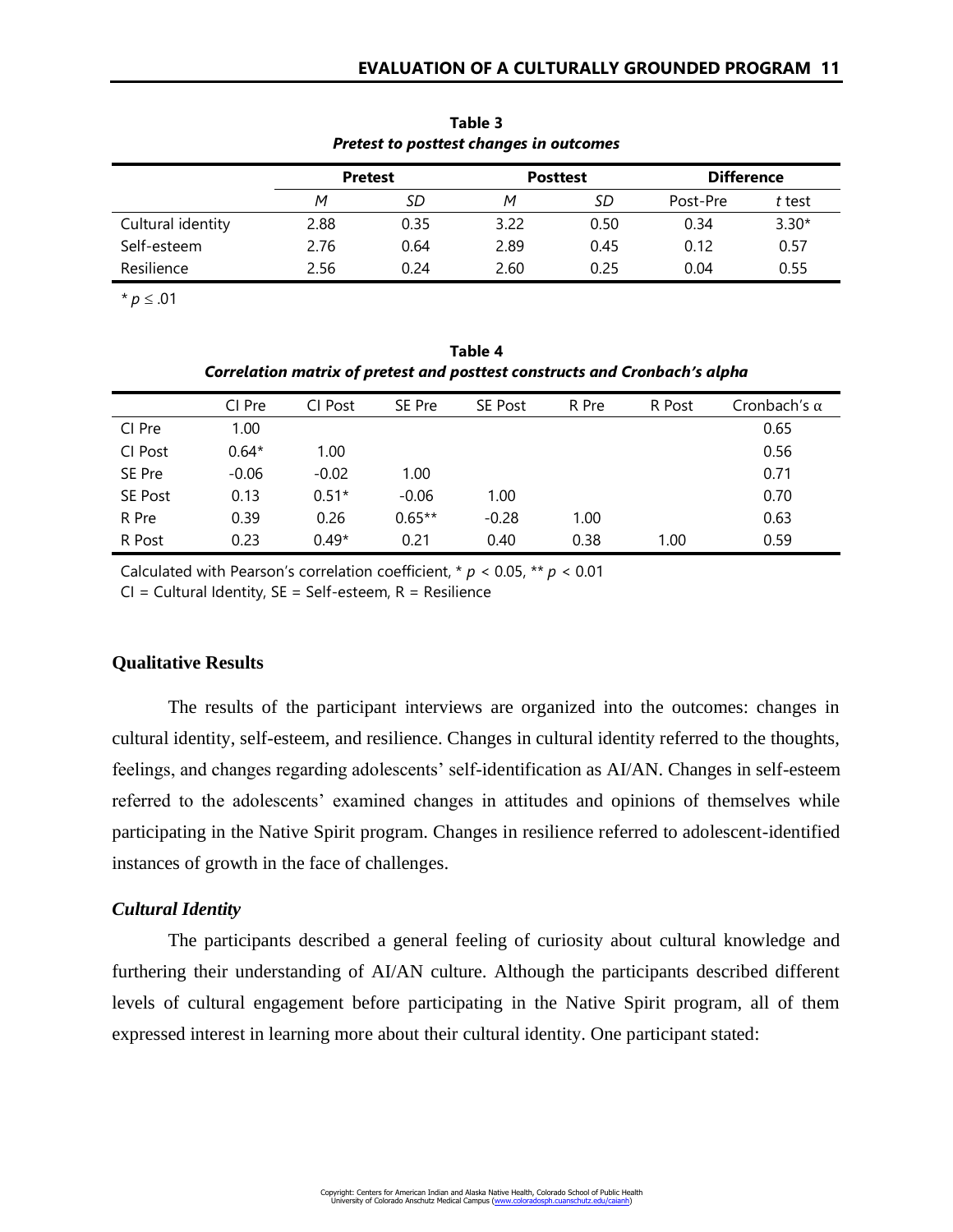I just, kind of want to learn more about me and basically, everyone…But then they ask more questions [about my identity] and I, I can't. I don't know much. It's embarrassing to say I don't know much about my culture, but it's true. I don't.

There were some differences between the responses from the adolescents who reported more cultural engagement prior to participating in the Native Spirit program and those who reported less. The adolescents who reported more cultural engagement readily described what they know regarding cultural activities and values and reported sharing this information with their peers. Additionally, they described their desire to continue learning about their history, songs, and language. For example, one participant stated, "I always like learning about my culture because it's who I am and, yeah, it's just who I am. So I'm always interested in learning more about my culture and expressing it with others, too."

## *Self-esteem*

Participants reported changes in self-esteem and confidence after completing the program. One teen reported changes in his ability to "fit in" in the community after participation in Native Spirit. One participant stated:

I feel like I can fit in with everyone else now, even though I'm not the same color, color tone, because that's mainly the problem. People think I don't fit in because my color. Yeah. Even [other participant] and I are usually criticized by kids by that.

Participants also reported feeling more confident in their ability to describe and discuss their cultural knowledge. Several participants reported not knowing the history of their community or of their family background before participation in the program. One participant stated that she used to be embarrassed because she did not know anything about her AI culture. Even participants who reported higher levels of cultural engagement voiced a deeper understanding of common cultural activities. One participant stated, "I understand more things now and I get why we do stuff."

# *Resilience*

The Native Spirit participants also recognized resilience throughout AI/AN history, and specifically for the SRPMIC. Several participants expressed interest in learning more about the SRPMIC's capacity to adapt to hardships through time. One participant stated: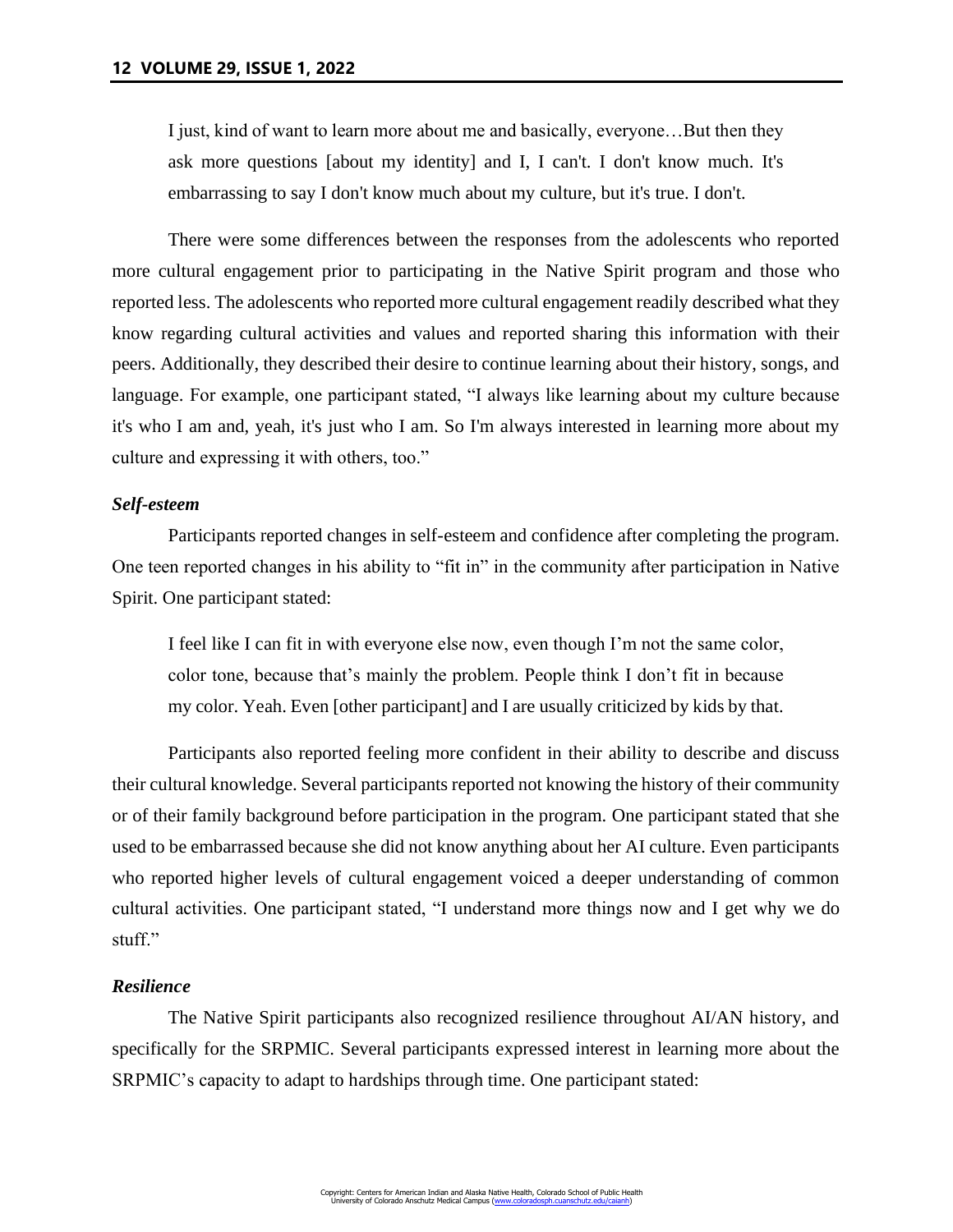I'm most curious about after all the stuff that they went through throughout history because I learn about American history and usually Natives are there and they're always being abused and tortured and treated misfairly [*sic*]. And I just wonder, how did they, how were they able to pull through? How are they able to like stay strong when it came to that and fight through and they're here today.

Additionally, participants identified cultural aspects, particularly through songs, that allow them to relieve stress and obtain a sense of peace. One participant stated:

I like to listen to traditional songs. They kind of like, soothes me down…I would probably just tell them about the songs. You know, like, when they do, like, the social dances. It's more like peaceful than being out anywhere else.

The recurring theme of resilience was also prevalent in the adolescents' desire to keep learning their language. Several participants stated they had difficulty during the language session because it was hard or because they were shy, and it required them to speak out loud. However, during the interviews the same participants expressed interest in continuing to learn the language even if it was challenging for them.

#### **DISCUSSION**

This study used a mixed methods convergent parallel design to evaluate the Native Spirit program on AI/AN adolescents' cultural identity, self-esteem, and resilience. Quantitative and qualitative results will be converged throughout the discussion to review areas of convergence or divergence. Overall, participants reported increases in mean cultural identity, self-esteem, and resilience. There was a statistically significant increase in cultural identity score, which is revealing given the participant number and suggests a large effect. Increases in outcomes were also documented by the qualitative interviews. Adolescents reported interest in exploring their cultural identity and commitment to cultural identity. Exploration and commitment are important during adolescent years and together they help individuals establish a secure sense of cultural identity that is less subject to change with new challenging experiences (Phinney & Ong, 2007). Native Spirit's impact on cultural identity may have a promising upstream relationship to mental health and wellbeing in AI/AN adolescents.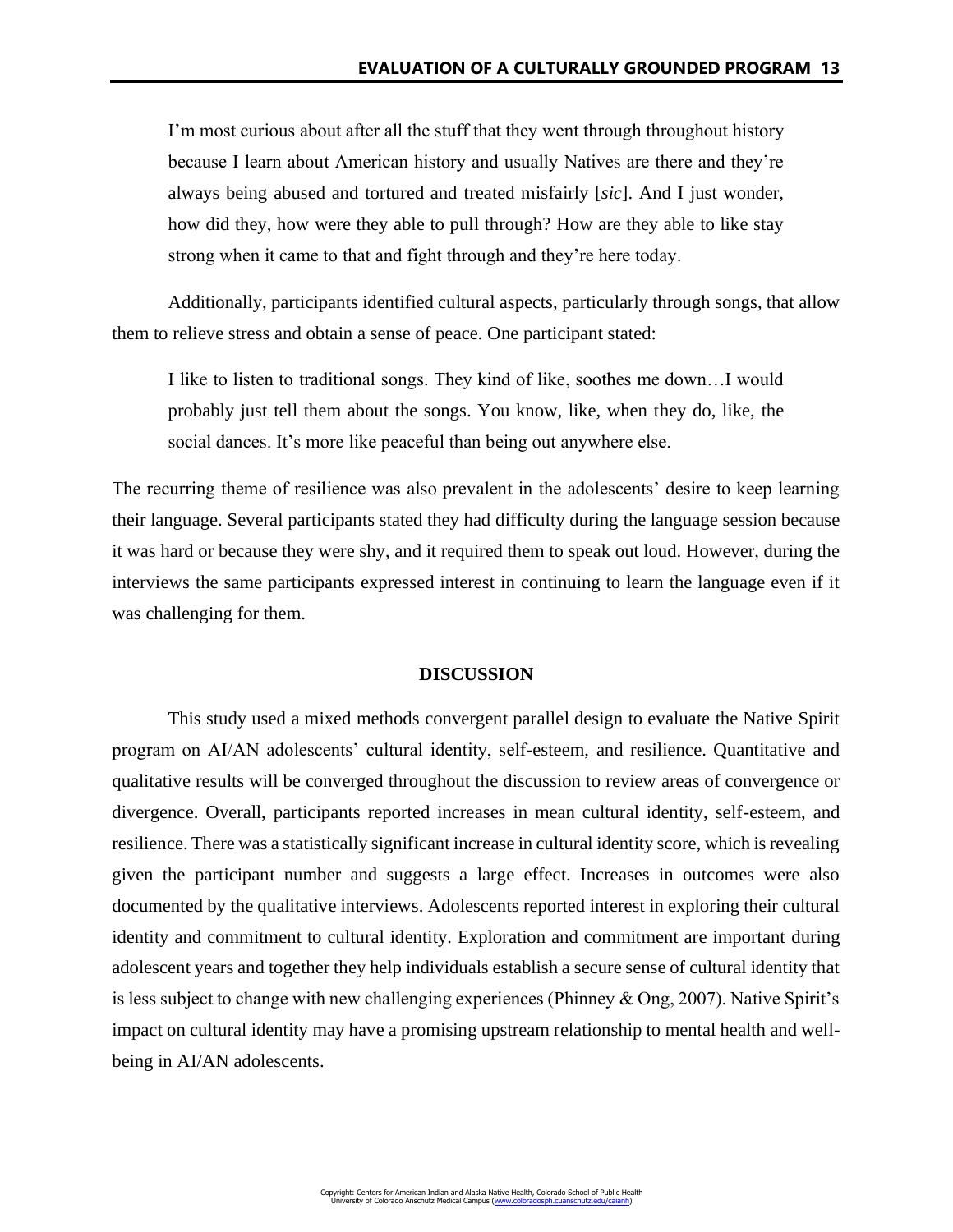The qualitative interviews also revealed positive short-term effects on self-esteem and resilience. Some participants described how cultural activities, particularly listening to traditional songs, helped relieve stress. Additionally, they were inspired upon learning of their ancestors' resilience and ability to thrive despite challenges over time. Participants described instances of increased self-esteem and confidence with their ability to identify as a member of the SRPMIC. The Native Spirit program helped adolescents feel they could fit in with the community, particularly for multiracial participants. Instead of focusing on things that set them apart, like skin color, they focused on similarities like shared cultural history, language, and participation in local cultural activities.

Cronbach's alphas were reported for each of the construct scales to assess lower bounds of reliability of the evaluation measures. The Cronbach's alpha results for scales used in this study were lower than similar studies that used the same measures but are still acceptable for exploratory studies (Kelley et al., 2018; Moran & Bussey, 2007; Nunnally & Bernstein, 1994). Comparatively low alphas in this study can possibly be explained by the small sample size. Given this is a pilot study, it is possible that a larger intervention with more intervention sites and participants might result in higher alpha levels for reliability that more closely resemble those of similar studies. Additionally, the study team will continue to work with the CAB to find measures that are statistically rigorous with strong internal consistency and reliability.

The current study had many strengths. One strength was the use of partnerships and a CAB from the beginning to the end of the study. Members of the SRPMIC were involved in the development, implementation, and evaluation of the Native Spirit study, and the program continues to run with little assistance from University partners. This study describes the second successful evaluated iteration of the Native Spirit program. It has now been implemented with 30 adolescents in two tribal communities including a rural reservation and an urban-based reservation. Another strength of this study was the use of an Indigenous framework. The values, beliefs, and practices were incorporated in the design, methods, and analysis of this study. Promoting the use of cultural values and practices (basic structure of the Native Spirit program) as a theoretical basis that leads health promotion and disease prevention is an innovative and equitable way to engage in research with AI/AN communities (Allen et al., 2018; Cwik et al., 2019; Okamoto & Kulis et al., 2014). This research study contributes to the development of an Indigenous prevention science that uses local cultural values as the impetus for prevention.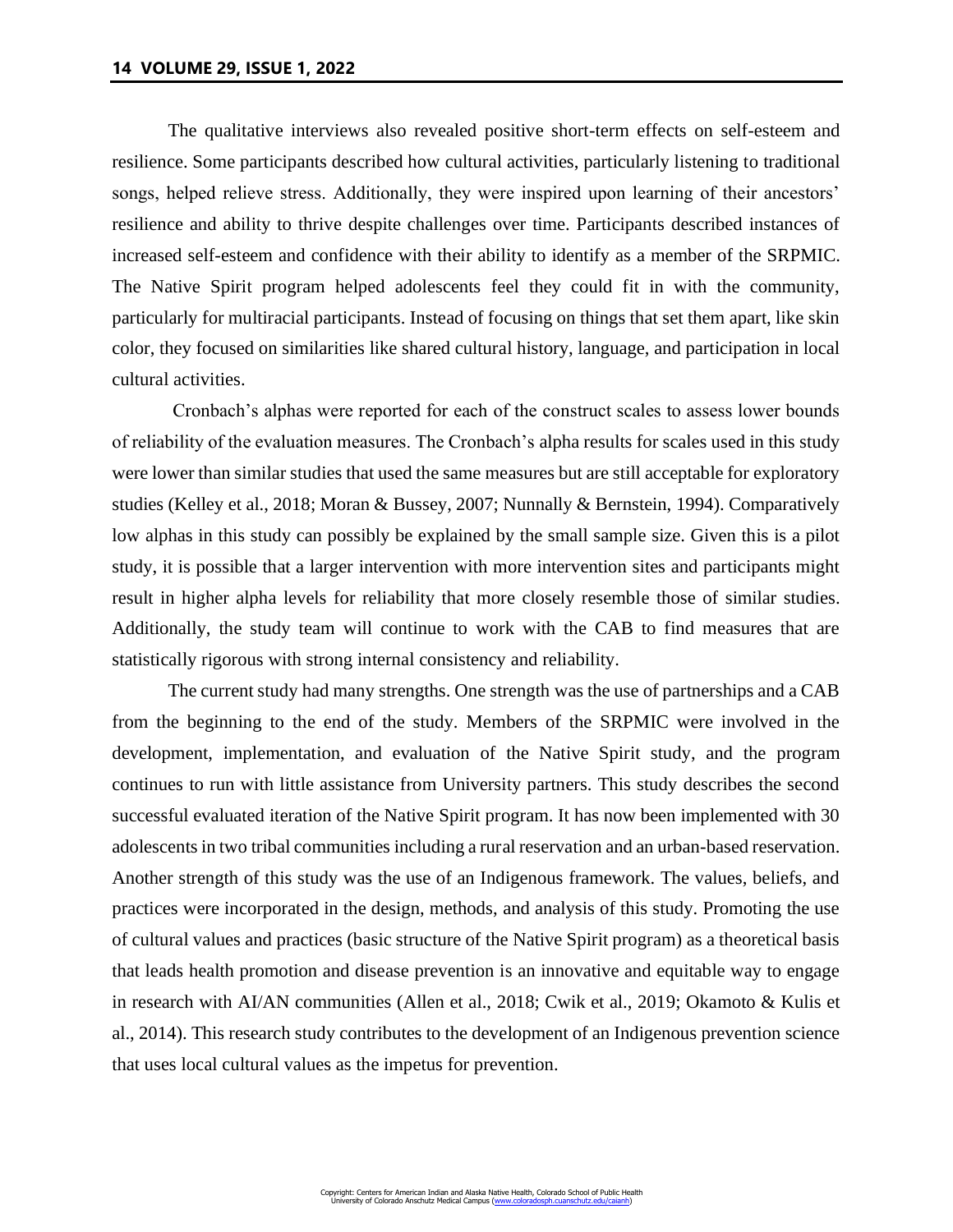# **Limitations**

This study had some limitations. First, the current study had a relatively small sample size, a methodological challenge that has been documented in previous studies with BGCs in Indian Country (Kaufman et al., 2018). However, the emphasis of the study was to establish formative information that can be used to find an appropriate effect size and guide larger studies in the future. The number of participants in this study was realistic for the community partners and represents the number of adolescents who participate in after-school programming on a regular basis. In addition, the MEIM-R scale that measures cultural identity has been used with AI/AN adolescents; however, recent research has shown weak evidence of measurement invariance, meaning the items of the scale may be measuring something different than intended among this population (Lin et al., 2019). This study also did not measure the impact of Native Spirit on mental health and substance use among AI/AN youth. Recent literature has connected the development of positive AI/AN identity with better mental health, less delinquency, higher spirituality/happiness, and lower depressive symptoms (Brown et al., 2019; Smokowski et al., 2014). Future evaluation should examine the potential of ASPs to reduce mental health disparities among AI/AN communities.

## **Directions for Future Research**

Future research of culturally grounded ASPs should include longer-term follow-up because the impact of cultural engagement on self-esteem, resilience, and cultural identity may take time to manifest for AI/AN adolescents, while also shifting and developing over the life course (Brown et al., 2019). Additionally, future research should investigate the causal pathways that extend from cultural engagement to improved mental and behavioral health outcomes. Leveraging community partnerships between BGCs and AI/AN communities provides the benefit of combined resources, support, and effort, while also strengthening community connectedness in youth programming. The Native Spirit program, in partnership with the BGC provides a relevant and accessible form of cultural engagement for AI/AN youth that can be further developed. The BGCs of America operates over 200 sites that directly serve AI/AN youth. The Native Spirit program has the potential to impact over 200 AI/AN BGCs in the state and country, reaching over 120,000 AI/AN youth. The findings in this pilot study should be replicated using similar partnerships with more rigorous studies including randomized clinical trials with long-term follow-up of cultural, developmental, and health outcomes.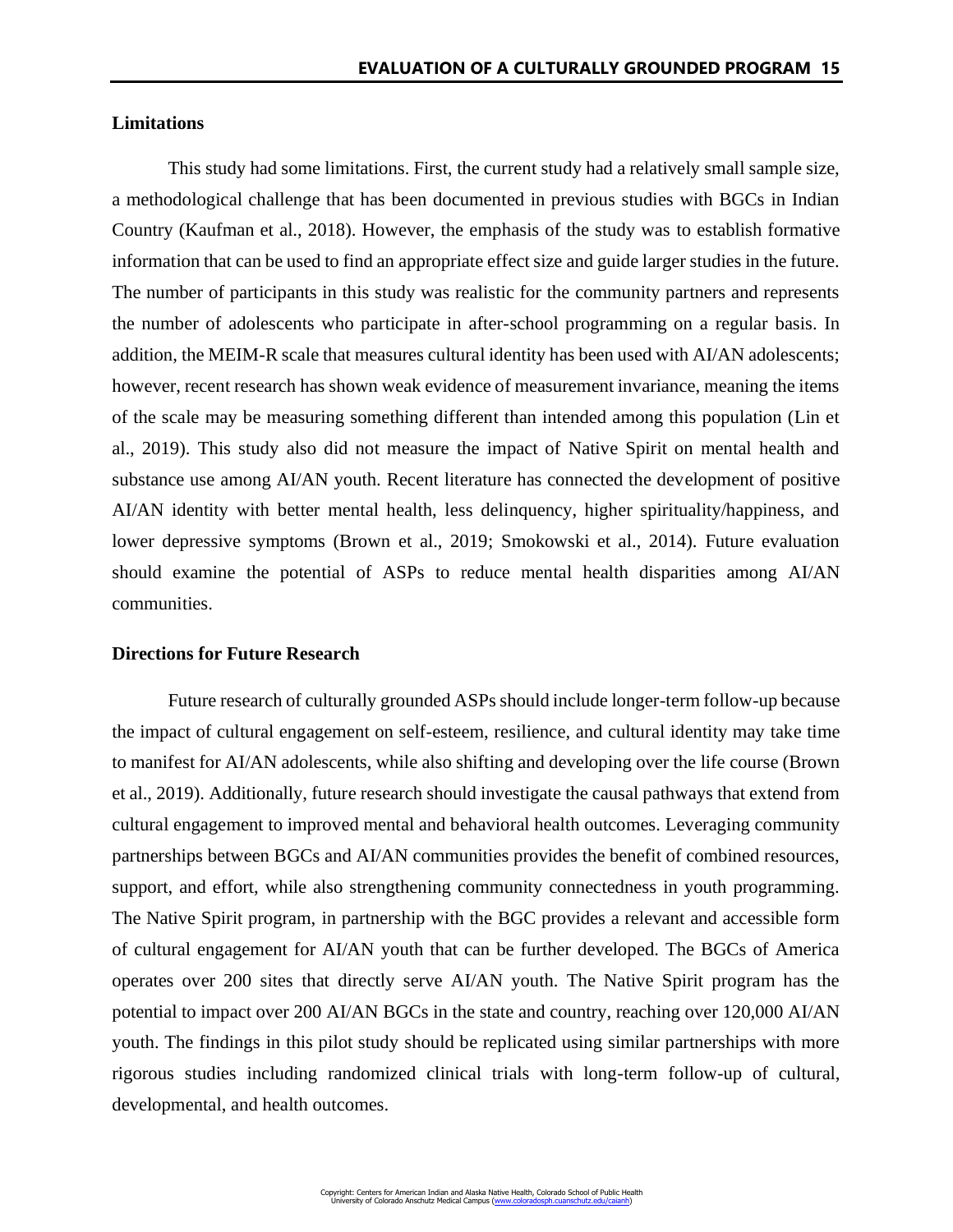## **CONCLUSION**

The current evaluation of the Native Spirit program provided preliminary evidence of the impact of participation in the Native Spirit program on cultural identity, self-esteem, and resilience among AI/AN adolescents. This study examined the protective nature of culture for AI/AN youth and effectively used ASPs as a tool to strengthen developmental assets for AI youth. The inclusion of cultural engagement as a form of health promotion represents a unique blend of AI/AN values passed down through generations to impart holistic health through popular vehicles for prevention programs (e.g., ASPs). The continued excitement and community involvement in the Native Spirit program speaks to the value of culturally grounded programs and their potential to be adapted and implemented in tribal communities and urban areas across the country.

#### **REFERENCES**

- Allen, J., Rasmus, S. M., Fok, C. C. T., Charles, B., Henry, D., & Qungasvik, T. (2018). Multilevel cultural intervention for the prevention of suicide and alcohol use risk with Alaska Native youth: A nonrandomized comparison of treatment intensity. *Prevention Science, 19*(2), 174- 185.<https://doi.org/10.1007/s11121-017-0798-9>
- Boyles, K. L. (1990). Saving sacred sites: The 1989 proposed amendment to the American Indian Religious Freedom Act. *Cornell Law Review, 76*(5). [https://scholarship.law.cornell.edu/](https://scholarship.law.cornell.edu/clr/vol76/iss5/5) [clr/vol76/iss5/5](https://scholarship.law.cornell.edu/clr/vol76/iss5/5)
- Breitenstein, S. M., Gross, D., Garvey, C. A., Hill, C., Fogg, L., & Resnick, B. (2010). Implementation fidelity in community-based interventions. *Research in Nursing & Health, 33*(2), 164-173.<https://doi.org/10.1002/nur.20373>
- Bronfenbrenner, U. (1979). *The ecology of human development: Experiments by nature and design.* Cambridge, MA: Harvard University Press.
- Brown, R. A., Dickerson, D. L., Klein, D. J., Agniel, D., Johnson, C. L., & D'Amico, E. J. (2019). Identifying as American Indian/Alaska Native in urban areas: Implications for adolescent behavioral health and well-being. *Youth & Society, 53*(1), 54-75. [https://doi.org/10.1177/](https://doi.org/10.1177/0044118X19840048) [0044118X19840048](https://doi.org/10.1177/0044118X19840048)
- Centers for Disease Control and Prevention (CDC). (2019). *Death rates for suicide: ages 15-19, 2017*. Web Based Injury Statistics Query and Reporting System (WISQARS). <https://www.cdc.gov/injury/wisqars/index.html>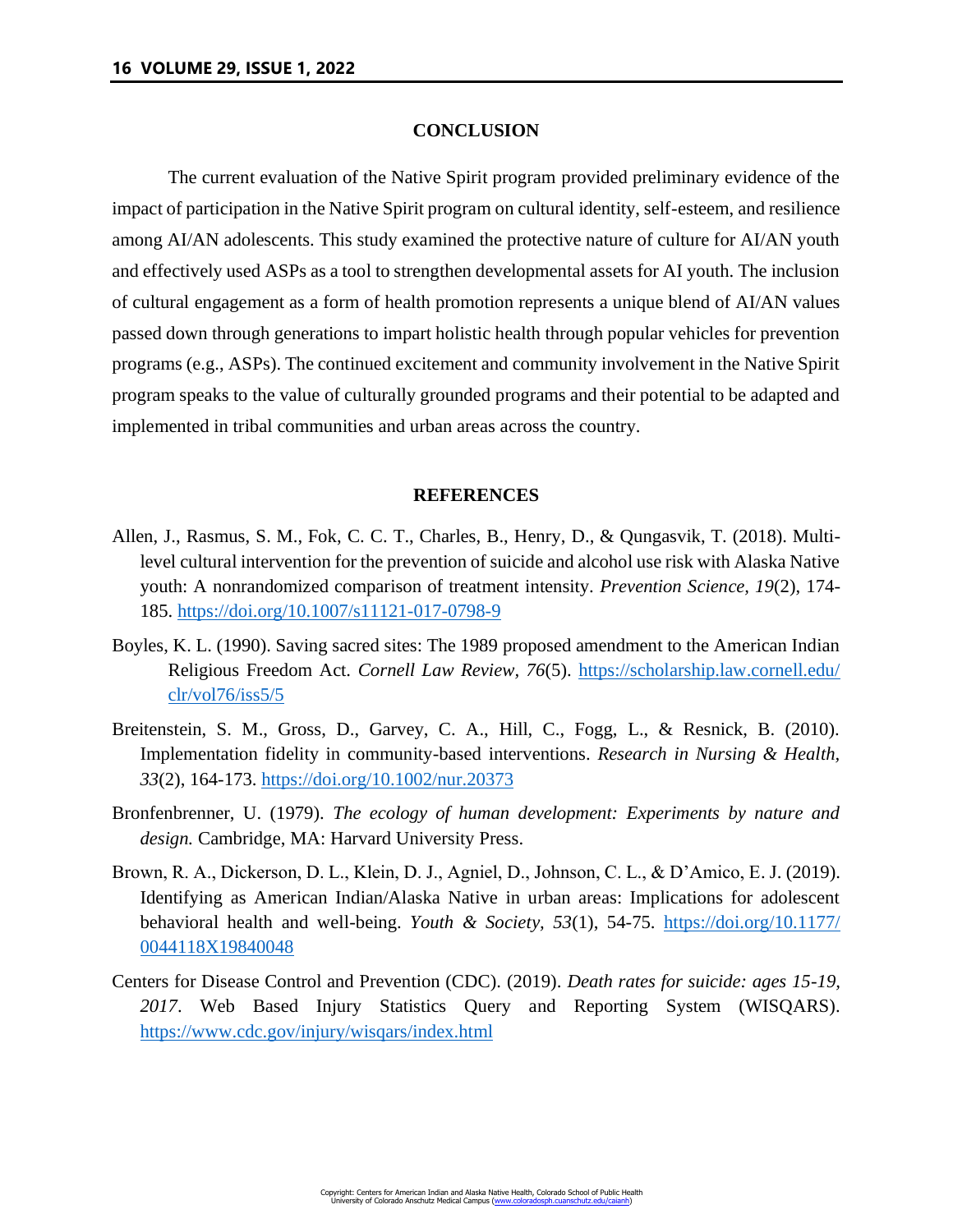- Cwik, M., Goklish, N., Masten, K., Lee, A., Suttle, R., Alchesay, M., O'Keefe, V., & Barlow, A. (2019). "Let our Apache heritage and culture live on forever and teach the young ones": Development of the Elders' Resilience Curriculum, an upstream suicide prevention approach for American Indian youth. *American Journal of Community Psychology, 64*(1-2), 137-145. <https://doi.org/10.1002/ajcp.12351>
- Donovan, D. M., Thomas, L. R., Sigo, R. L., Price, L., Lonczak, H. S., Lawrence, N., Ahvakana, K., Austin, L., Lawrence, A., Price, J., Purser, A., & Bagley, L. (2015). Healing of the Canoe: Preliminary results of a culturally grounded intervention to prevent substance abuse and promote tribal identity for Native youth in two Pacific Northwest tribes. *American Indian and Alaska Native Mental Health Research, 22*(1), 42-76. [https://doi.org/10.5820/aian.](https://doi.org/10.5820/aian.2201.2015.42) [2201.2015.42](https://doi.org/10.5820/aian.2201.2015.42)
- Fish, J., & Syed, M. (2018). Native Americans in higher education: An ecological systems perspective. *Journal of College Student Development*, *59*(4), 387-403[. https://doi.org/10.1353/](https://doi.org/10.1353/csd.2018.0038) [csd.2018.0038](https://doi.org/10.1353/csd.2018.0038)
- Goodkind, J., LaNoue, M., Lee, C., Freeland, L., & Freund, R. (2012). Feasibility, acceptability, and initial findings from a community-based cultural mental health intervention for American Indian youth and their families. *Journal of Community Psychology, 40*(4), 381-405. <https://doi.org/10.1002/jcop.20517>
- Hishinuma, E. S., Chang, J. Y., Sy, A., Greaney, M. F., Morris, K. A., Scronce, A. C., Rehuher, D., & Nishimura, S. T. (2009). HUI Mālama O Ke Kai: A positive prevention-based youth development program based on Native Hawaiian values and activities. *Journal of Community Psychology, 37*(8), 987-1007.<https://doi.org/10.1002/jcop.20344>
- Hunter, A.M., Carlos, M., Leybas Nuño, V., Tippeconnic Fox, M.J., Carvajal, S., & Yuan, N. (in press). Native Spirit: Development of a culturally-grounded after-school program to promote wellbeing among American Indian adolescents. *American Journal of Community Psychology.* <https://doi.org/10.1002/ajcp.12590>
- Kagawa Singer, M., Dressler, W., George, S., & NIH Expert Panel. (2016). Culture: The missing link in health research. *Social Science & Medicine, 170*, 237-246. <https://doi.org/10.1016/j.socscimed.2016.07.015>
- Kaufman, C. E., Schwinn, T. M., Black, K., Keane, E. M., Big Crow, C. K., Shangreau, C., Tuitt, N., Arthur-Asmah, R., & Morse, B. (2018). Impacting precursors to sexual behavior among young American Indian adolescents of the Northern Plains: A cluster randomized controlled trial. *Journal of Early Adolescence, 38*(7), 20.<https://doi.org/10.1177/0272431617708055>
- Kelley, A., Fatupaito, B., & Witzel, M. (2018). Is culturally based prevention effective? Results from a 3-year tribal substance use prevention program. *Evaluation and Program Planning, 71*, 28-35.<https://doi.org/10.1016/j.evalprogplan.2018.07.001>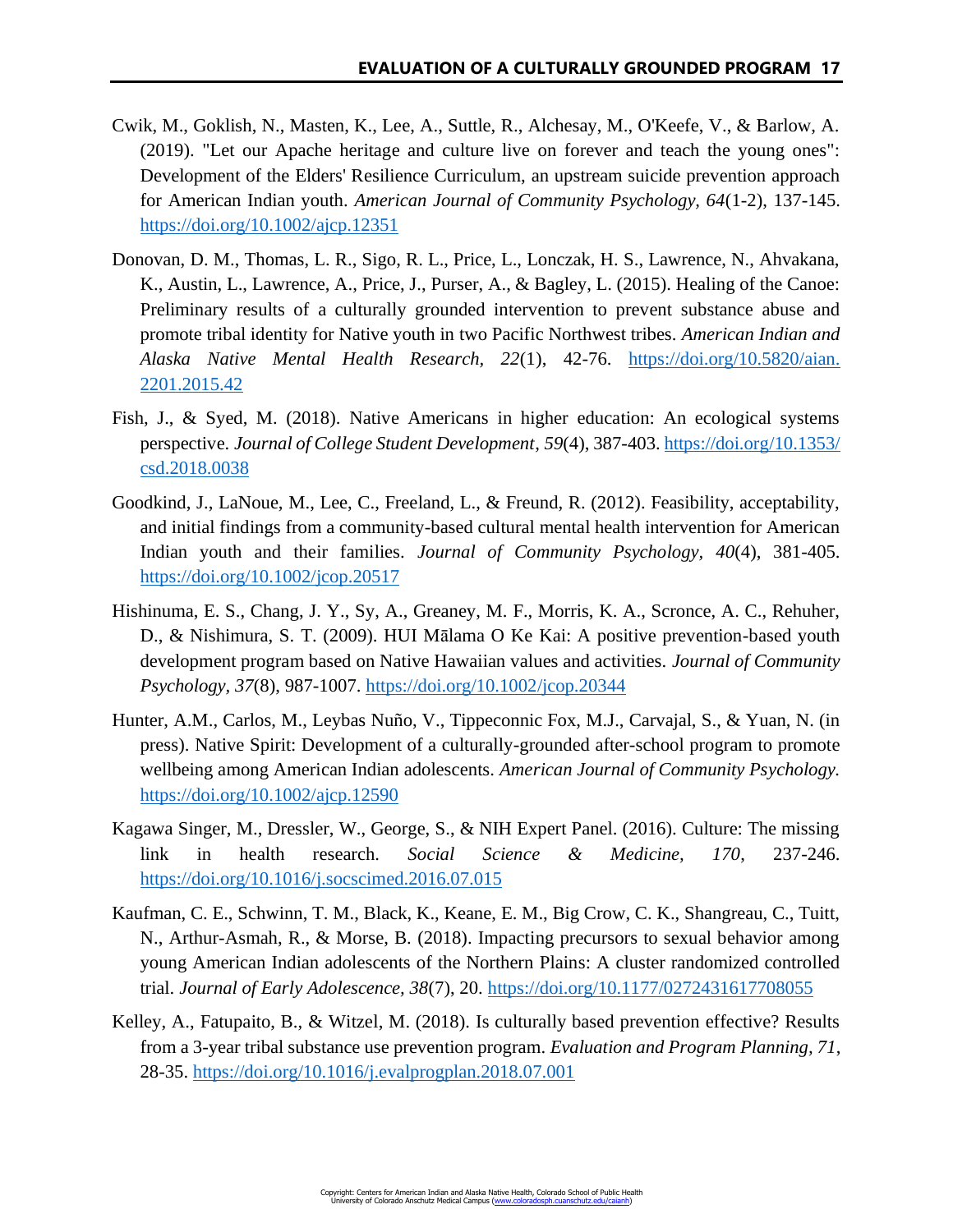- Kulis, S. S., Ayers, S. L., & Harthun, M. L. (2017). Substance use prevention for urban American Indian youth: A efficacy trial of the culturally adapted Living in 2 Worlds program. *Journal of Primary Prevention, 38*(1-2), 137-158.<https://doi.org/10.1007/s10935-016-0461-4>
- LaFrance, J., & Nichols, R. (2010). Reframing Evaluation: Defining an Indigenous Evaluation Framework. *The Canadian Journal of Program Evaluation, 23*(2), 13-31.
- Lauricella, M., Valdez, J. K., Okamoto, S. K., Helm, S., & Zaremba, C. (2016, Feb). Culturally grounded prevention for minority youth populations: A systematic review of the literature. *Journal of Primary Prevention, 37*(1), 11-32.<https://doi.org/10.1007/s10935-015-0414-3>
- Liddell, J., & Burnette, C. E. (2017). Culturally-informed interventions for substance abuse among Indigenous youth in the United States: A review. *Journal of Evidence Informed Social Work, 14*(5), 329-359.<https://doi.org/10.1080/23761407.2017.1335631>
- Liebenberg, L., Ungar, M., & LeBlanc, J. C. (2013). The CYRM-12: A brief measure of resilience. *Canadian Journal of Public Health, 104*(2), 6.<https://doi.org/10.1007/BF03405676>
- Lin, L., Shi, D., Snyder, L. A., Lee, T., & Taylor, W. D. (2019). Structure and measurement invariance of ethnic identity for Native American college students. *Frontiers in Psychology, 10*, 1651.<https://doi.org/10.3389/fpsyg.2019.01651>
- Lowe, J., Liang, H., Henson, J., & Riggs, C. (2016). Preventing substance use among Native American early adolescents. *Journal of Community Psychology, 44*(8), 997-1010. <https://doi.org/10.1002/jcop.21823>
- Lowe, J., Liang, H., Riggs, C., Henson, J., & Elder, T. (2012, Sep). Community partnership to affect substance abuse among Native American adolescents. *The American Journal of Drug and Alcohol Abuse, 38*(5), 450-455.<https://doi.org/10.3109/00952990.2012.694534>
- Moran, J. R., & Bussey, M. (2007). Results of an alcohol prevention program with urban American Indian youth. *Child and Adolescent Social Work Journal, 24*(1), 1-21. <https://doi.org/10.1007/s10560-006-0049-6>
- Muthén, L.K. and Muthén, B.O. (1998-2017). *Mplus User's Guide*. Eighth Edition. Los Angeles, CA: Muthén & Muthén. [https://www.statmodel.com/download/usersguide/MplusUserGuide](https://www.statmodel.com/download/usersguide/MplusUserGuideVer_8.pdf) [Ver\\_8.pdf](https://www.statmodel.com/download/usersguide/MplusUserGuideVer_8.pdf)
- Nunnally, J. C., & Bernstein, I. H. (1994). *Psychometric Theory* (3rd ed.). McGraw-Hill.
- Okamoto, S. K., Helm, S., Pel, S., McClain, L. L., Hill, A. P., & Hayashida, J. K. P. (2014). Developing empirically based, culturally grounded drug prevention interventions for Indigenous youth populations. *Journal of Behavioral Health Services & Research, 41*(1), 12. <https://doi.org/10.1007/s11414-012-9304-0>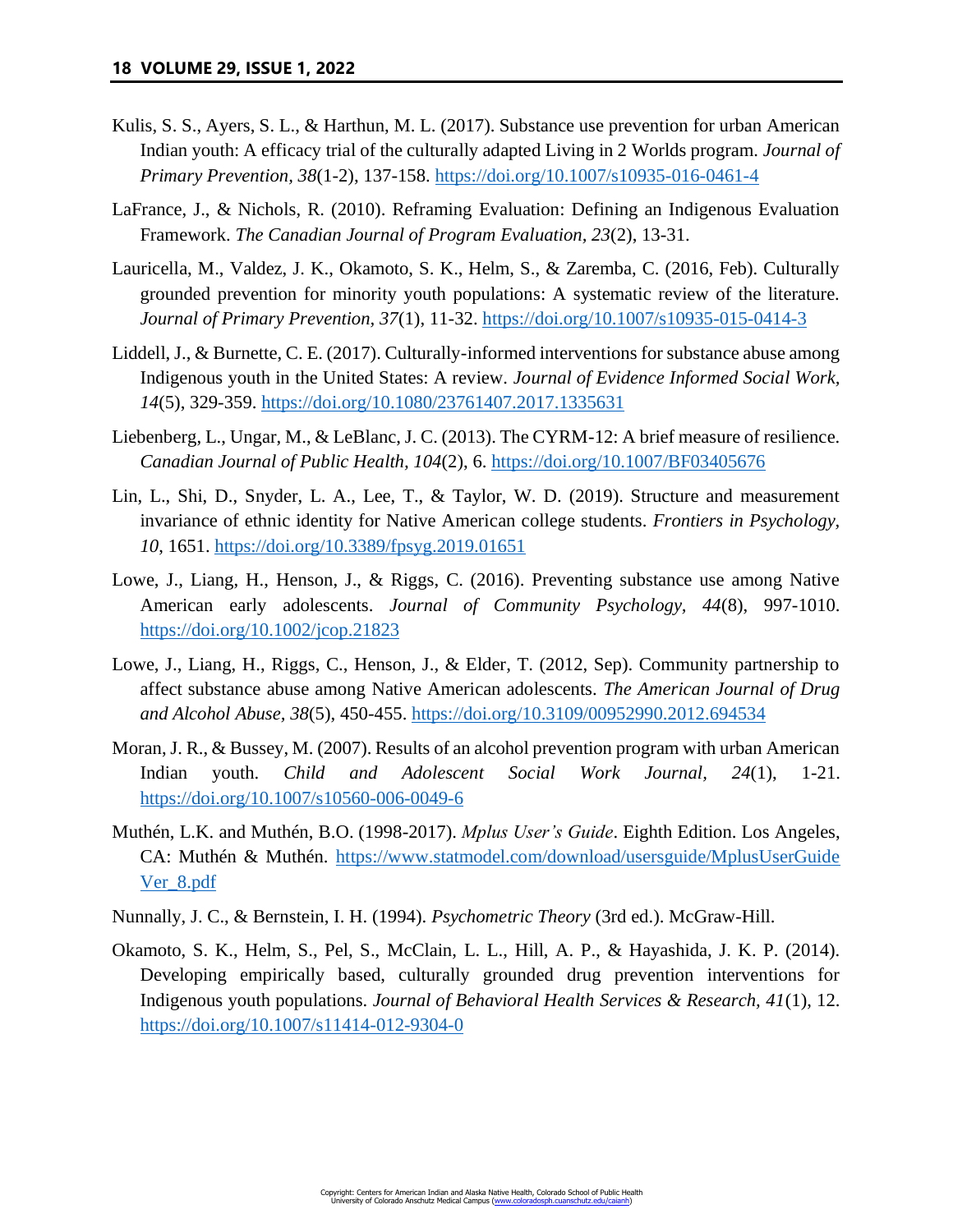- Okamoto, S. K., Kulis, S. S., Helm, S., Chin, S. K., Hata, J., Hata, E., & Lee, A. (2019). An efficacy trial of the Ho'ouna Pono drug prevention curriculum: An evaluation of a culturally grounded substance abuse prevention program in rural Hawai'i. *Asian American Journal of Psychology, 10*(3), 239-248.<https://doi.org/10.1037/aap0000164>
- Okamoto, S. K., Kulis, S., Marsiglia, F. F., Steiker, L. K., & Dustman, P. (2014). A continuum of approaches toward developing culturally focused prevention interventions: From adaptation to grounding. *Journal of Primary Prevention, 35*(2), 103-112. [https://doi.org/10.1007/s10935-](https://doi.org/10.1007/s10935-013-0334-z) [013-0334-z](https://doi.org/10.1007/s10935-013-0334-z)
- Phinney, J. S. (1992). The Multigroup Ethnic Identity Measure: A new scale for use with diverse groups. *Journal of Adolescent Research, 7*(2), 21.<https://doi.org/10.1177/074355489272003>
- Phinney, J. S., & Ong, A. D. (2007). Conceptualization and measurement of ethnic identity: Current status and future directions. *Journal of Counseling Psychology, 54*(3), 271-281. <https://doi.org/10.1037/0022-0167.54.3.271>
- Richards, J., & Mousseau, A. (2012). Community-based participatory research to improve preconception health among Norther Plains American Indian adolescent women. *American Indian and Alaska Native Mental Health Research, 19*(1), 154-185. [https://doi.org/10.5820/](https://doi.org/10.5820/aian/1901.2012.154) [aian/1901.2012.154](https://doi.org/10.5820/aian/1901.2012.154)
- Rosenberg, M. (1965). *Society and the Adolescent Self-Image.* Princeton University Press. [https://fetzer.org/sites/default/files/images/stories/pdf/selfmeasures/Self\\_Measures\\_for\\_Self-](https://fetzer.org/sites/default/files/images/stories/pdf/selfmeasures/Self_Measures_for_Self-Esteem_ROSENBERG_SELF-ESTEEM.pdf)[Esteem\\_ROSENBERG\\_SELF-ESTEEM.pdf](https://fetzer.org/sites/default/files/images/stories/pdf/selfmeasures/Self_Measures_for_Self-Esteem_ROSENBERG_SELF-ESTEEM.pdf)
- SAS Institute Inc. (2013). SAS Institute Inc.
- Smokowski, P. R., Evans, C. B., Cotter, K. L., & Webber, K. C. (2014, Mar). Ethnic identity and mental health in American Indian youth: Examining mediation pathways through self-esteem, and future optimism. *Journal of Youth and Adolescence, 43*(3), 343-355. <https://doi.org/10.1007/s10964-013-9992-7>
- Snowshoe, A., Crooks, C. V., Tremblay, P. F., & Hinson, R. E. (2017). Cultural connectedness and its relation to mental wellness for First Nations youth. *The Journal of Primary Prevention, 38*(1-2), 67-86.<https://doi.org/10.1007/s10935-016-0454-3>
- Snijder, M., Stapinski, L., Lees, B., Ward, J., Conrod, P., Mushquash, C., Belone, L., Champion, K., Chapman, C., Teesson, M., & Newton, N. (2020). Preventing substance use among Indigenous adolescents in the USA, Canada, Australia and New Zealand: A systematic review of the literature. *Prevention Science, 21*(1), 65-85. [https://doi.org/10.1007/s11121-019-01038](https://doi.org/10.1007/s11121-019-01038-w) [w](https://doi.org/10.1007/s11121-019-01038-w)
- Stata Corporation. (2009). *Stata Statistical Software* (Release 11.0) [computer program].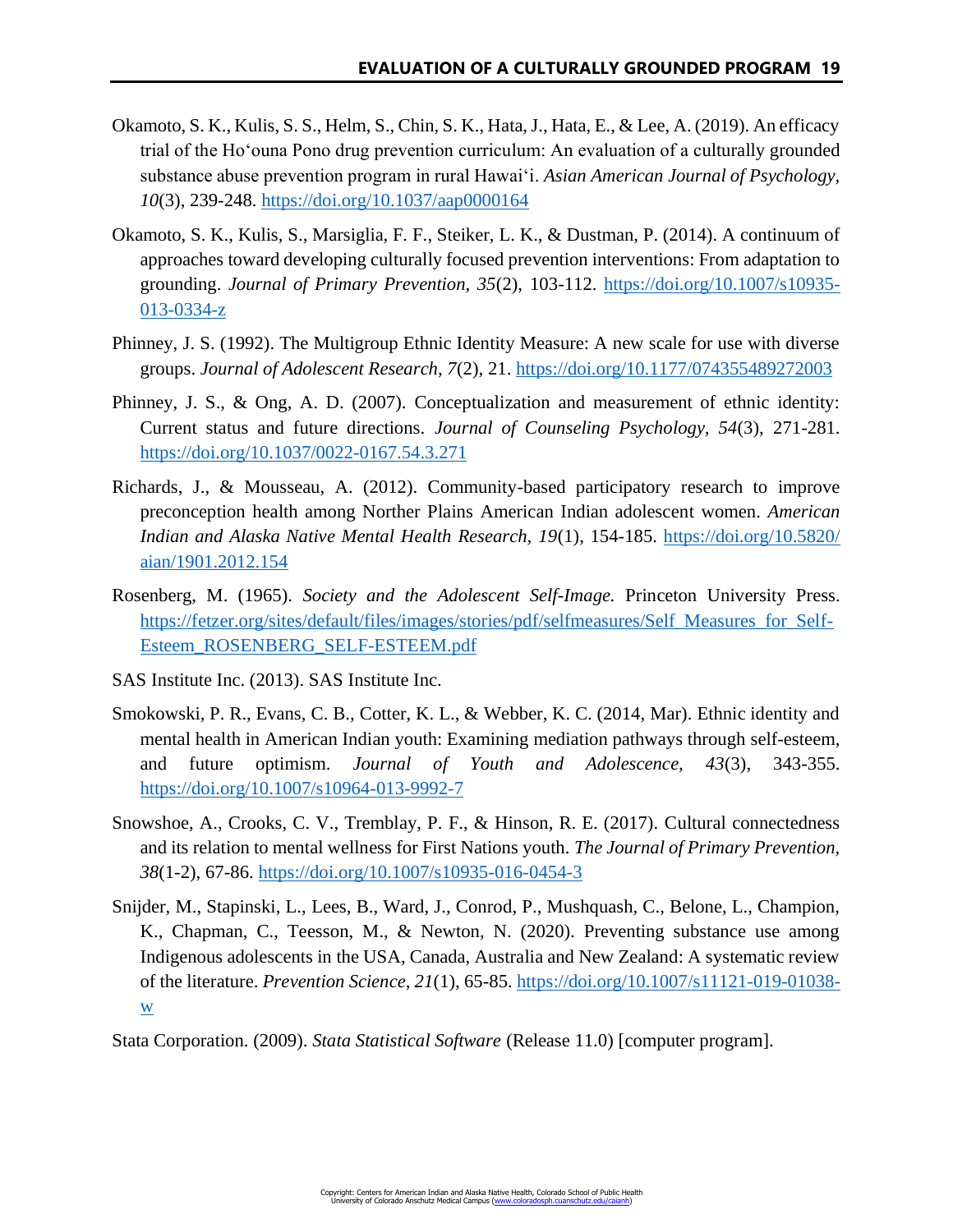- Whitbeck, L. B., Walls, M. L., & Welch, M. L. (2012, Sep). Substance abuse prevention in American Indian and Alaska Native communities. *The American Journal of Drug and Alcohol Abuse, 38*(5), 428-435.<https://doi.org/10.3109/00952990.2012.695416>
- Whitesell, N. R., Beals, J., Crow, C. B., Mitchell, C. M., & Novins, D. K. (2012). Epidemiology and etiology of substance use among American Indians and Alaska Natives: Risk, protection, and implications for prevention. *The American Journal of Drug and Alcohol Abuse, 38*(5), 376-382.<https://doi.org/10.3109/00952990.2012.694527>
- Whitesell, N. R., Mitchell, C. M., Spicer, P., & The Voices of Indian Teens Project Team. (2009). A longitudinal study of self-esteem, cultural identity, and academic success among American Indian adolescents. *Cultural Diversity and Ethnic Minority Psychology, 15*(1), 38-50. <https://doi.org/10/1037/a0013456>
- Whitesell, N. R., Mousseau, A. C., Keane, E. M., Asdigian, N. L., Tuitt, N., Morse, B., Zacher, T., Dick, R., Mitchell, C. M., & Kaufman, C. E. (2019). Integrating community-engagement and a multiphase optimization strategy framework: Adapting substance use prevention for American Indian families. *Prevention Science, 20*(7), 1136-1146. [https://doi.org/10.1007/s111](https://doi.org/10.1007/s11121-019-01036-y) [21-019-01036-y](https://doi.org/10.1007/s11121-019-01036-y)

#### **FUNDING INFORMATION**

This research was completed with support from the National Institute of General Medical Sciences of the National Institutes of Health, Award Number 5S06GM127164-02.

## **CONFLICT OF INTEREST**

The authors declare that they have no conflict of interests.

## **AUTHOR INFORMATION**

Dr. Amanda M. Hunter is a postdoctoral scholar at the Center for Health Equity Research at Northern Arizona University in Flagstaff, AZ. Mikah Carlos is the Assistant Director of the Youth Services Department of the Salt River Pima-Maricopa Indian Community in Scottsdale, AZ. Felix B. Muniz is a doctoral student in the Department of Psychology at Arizona State University College in Tempe, AZ. Dr. Velia Leybas Nuño is an assistant professor in the Department of Health Promotion Sciences in the Mel & Enid Zuckerman College of Public Health at the University of Arizona in Tucson, AZ. Dr. Mary Jo Tippeconnic Fox is a research professor in the Department of American Indian Studies in the College of Social and Behavioral Sciences at